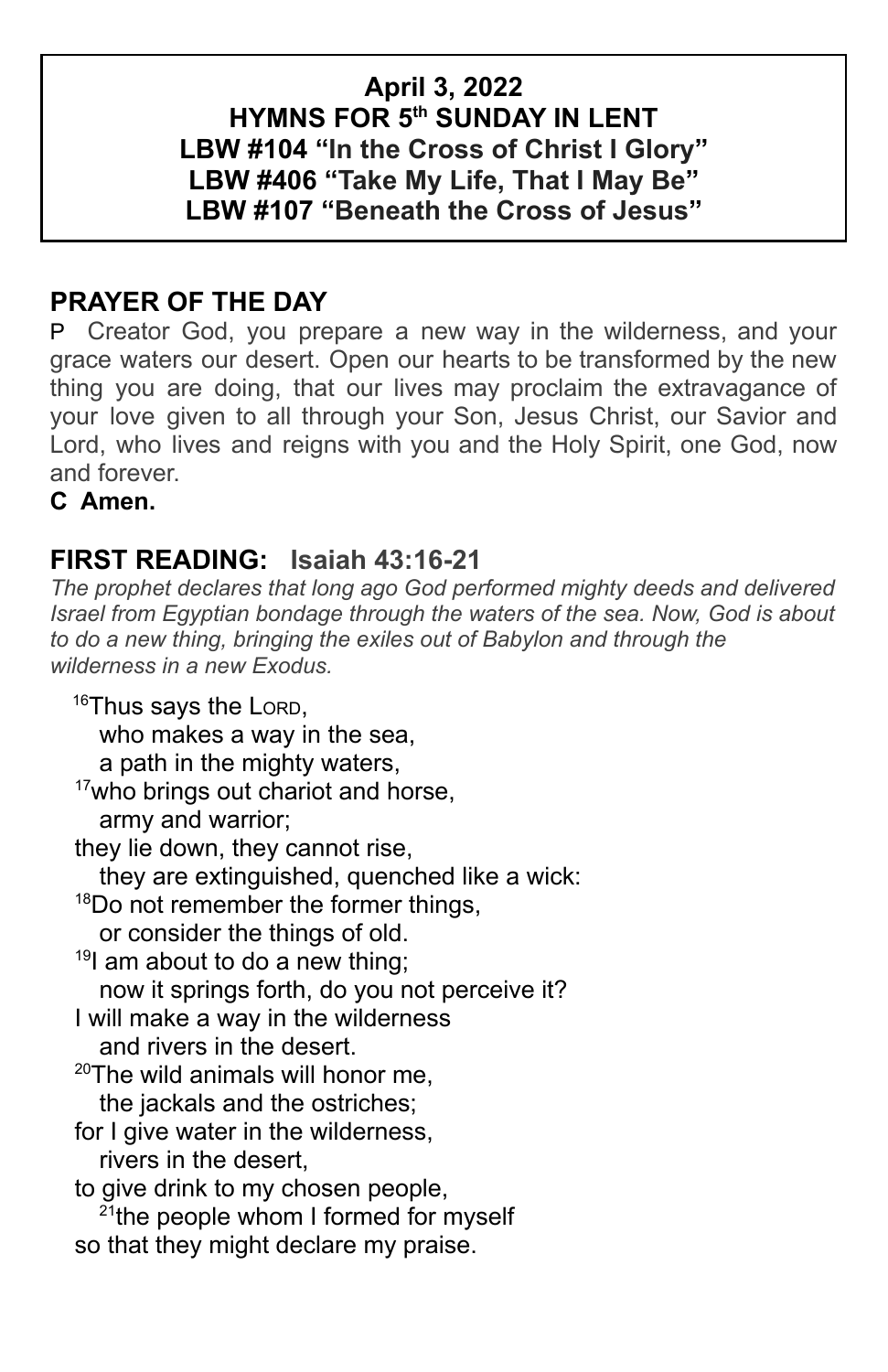# **PSALM: Psalm 126**

*R Those who sowed with tears will reap with songs of joy. (Ps. 126:5)*

<sup>1</sup>When the Lorp restored the fortunes of Zion,

then were we like those who dream.

#### <sup>2</sup>**Then was our mouth filled with laughter, and our tongue with shouts of joy.**

#### **Then they said among the nations, "The LORD has done great things for them."**

<sup>3</sup>The Lorp has done great things for us, and we are glad indeed.

<sup>4</sup>**Restore our fortunes, O LORD, like the watercourses of the Negeb.** *R* <sup>5</sup>Those who sowed with tears will reap with songs of joy.

### <sup>6</sup>**Those who go out weeping, carrying the seed, will come again with joy, shouldering their sheaves.** *R*

# **SECOND READING: Philippians 3:4b-14**

*Writing to Christians in Philippi, Paul admits that his heritage and reputation could give him more reason than most people to place confidence in his spiritual pedigree. But the overwhelming grace of God in Jesus calls Paul to a new set of values.*

[Paul writes:] <sup>4b</sup>lf anyone else has reason to be confident in the flesh, I have more: <sup>5</sup>circumcised on the eighth day, a member of the people of Israel, of the tribe of Benjamin, a Hebrew born of Hebrews; as to the law, a Pharisee; <sup>6</sup>as to zeal, a persecutor of the church; as to righteousness under the law, blameless.

 $7$ Yet whatever gains I had, these I have come to regard as loss because of Christ. <sup>8</sup>More than that, I regard everything as loss because of the surpassing value of knowing Christ Jesus my Lord. For his sake I have suffered the loss of all things, and I regard them as rubbish, in order that I may gain Christ <sup>9</sup>and be found in him, not having a righteousness of my own that comes from the law, but one that comes through faith in Christ, the righteousness from God based on faith. <sup>10</sup>I want to know Christ and the power of his resurrection and the sharing of his sufferings by becoming like him in his death, <sup>11</sup>if somehow I may attain the resurrection from the dead.

 $12$ Not that I have already obtained this or have already reached the goal; but I press on to make it my own, because Christ Jesus has made me his own. <sup>13</sup>Beloved, I do not consider that I have made it my own; but this one thing I do: forgetting what lies behind and straining forward to what lies ahead, <sup>14</sup>l press on toward the goal for the prize of the heavenly call of God in Christ Jesus.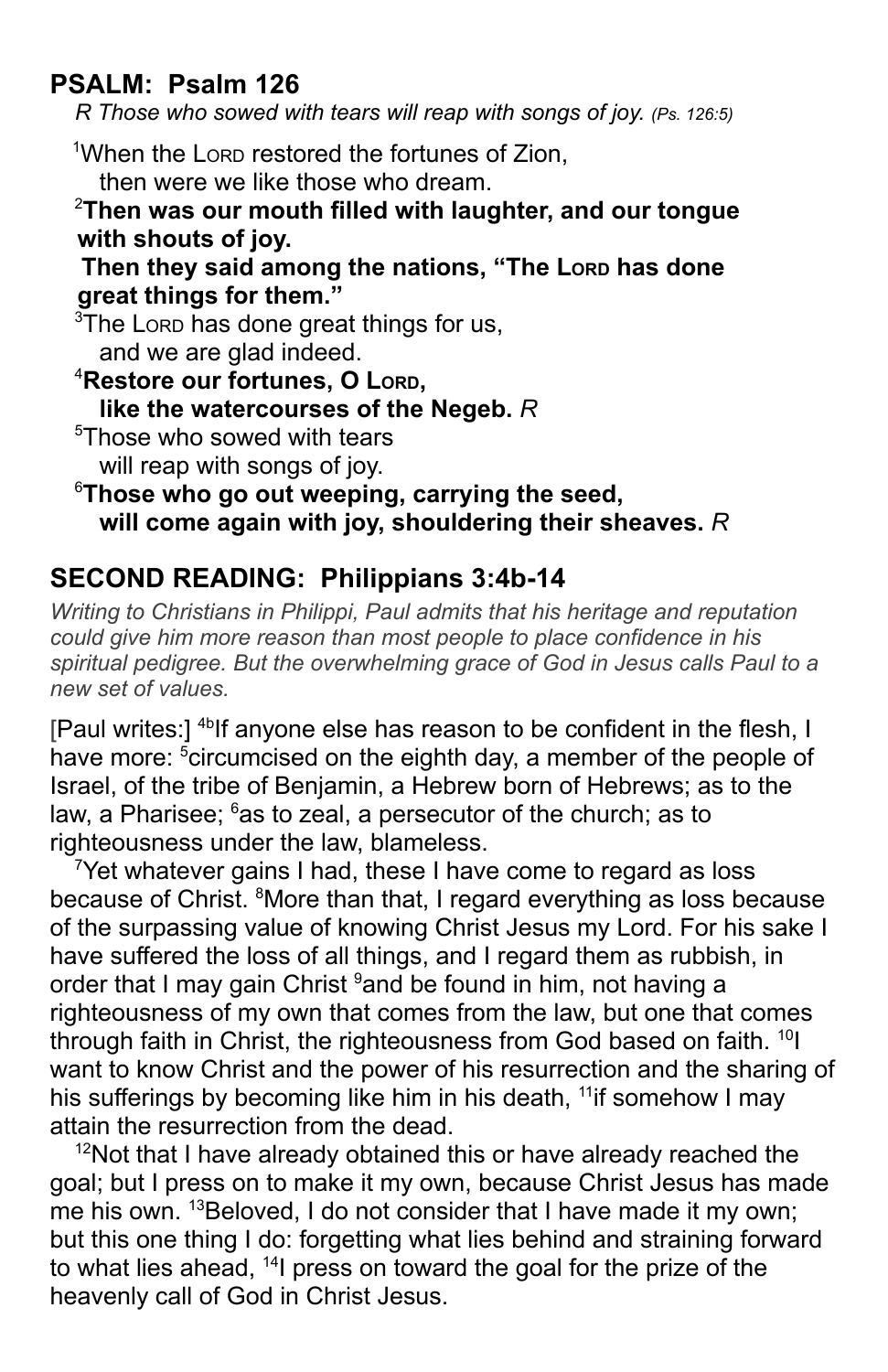# **GOSPEL: John 12:1-8**

*Judas willfully misinterprets as waste Mary's extravagant act of anointing Jesus' feet with costly perfume. Jesus recognizes that her lavish gift is both an expression of love and an anticipation of his burial.*

<sup>1</sup>Six days before the Passover Jesus came to Bethany, the home of Lazarus, whom he had raised from the dead.  $2$ There they gave a dinner for him. Martha served, and Lazarus was one of those at the table with him. <sup>3</sup>Mary took a pound of costly perfume made of pure nard, anointed Jesus' feet, and wiped them with her hair. The house was filled with the fragrance of the perfume. <sup>4</sup>But Judas Iscariot, one of his disciples (the one who was about to betray him), said, <sup>5"</sup>Why was this perfume not sold for three hundred denarii and the money given to the poor?" <sup>6</sup>(He said this not because he cared about the poor, but because he was a thief; he kept the common purse and used to steal what was put into it.) <sup>7</sup>Jesus said, "Leave her alone. She bought it so that she might keep it for the day of my burial. <sup>8</sup>You always have the poor with you, but you do not always have me."

# **PRAYERS OF INTERCESSION**

P Drawn close to the heart of God, we offer these prayers for the church, the world, and all who are in need.

#### *A brief silence.*

A Do a new thing in the church. Free us from paradigms that no longer serve the gospel and bring forward leaders who imagine fresh ways of doing ministry. Give us courage in the face of change. Merciful God,

## **C receive our prayer.**

A Do a new thing for creation. Reverse the trajectory of climate change and environmental catastrophe. Revive habitats already impaired by human disregard. Amplify the voices of climate scientists and researchers working to chart a new course. Merciful God,

## **C receive our prayer.**

A Do a new thing in our world. Break barriers that prevent political enemies from working together for the well-being of all. Make a way for peace and collaboration among the nations. Merciful God,

#### **C receive our prayer.**

A Do a new thing for those who suffer. Reveal a path for any who are unemployed or underemployed, for those experiencing homelessness, and for all who struggle with money. Comfort those who grieve and restore those who are sick (*especially*). Merciful God,

### **C receive our prayer.**